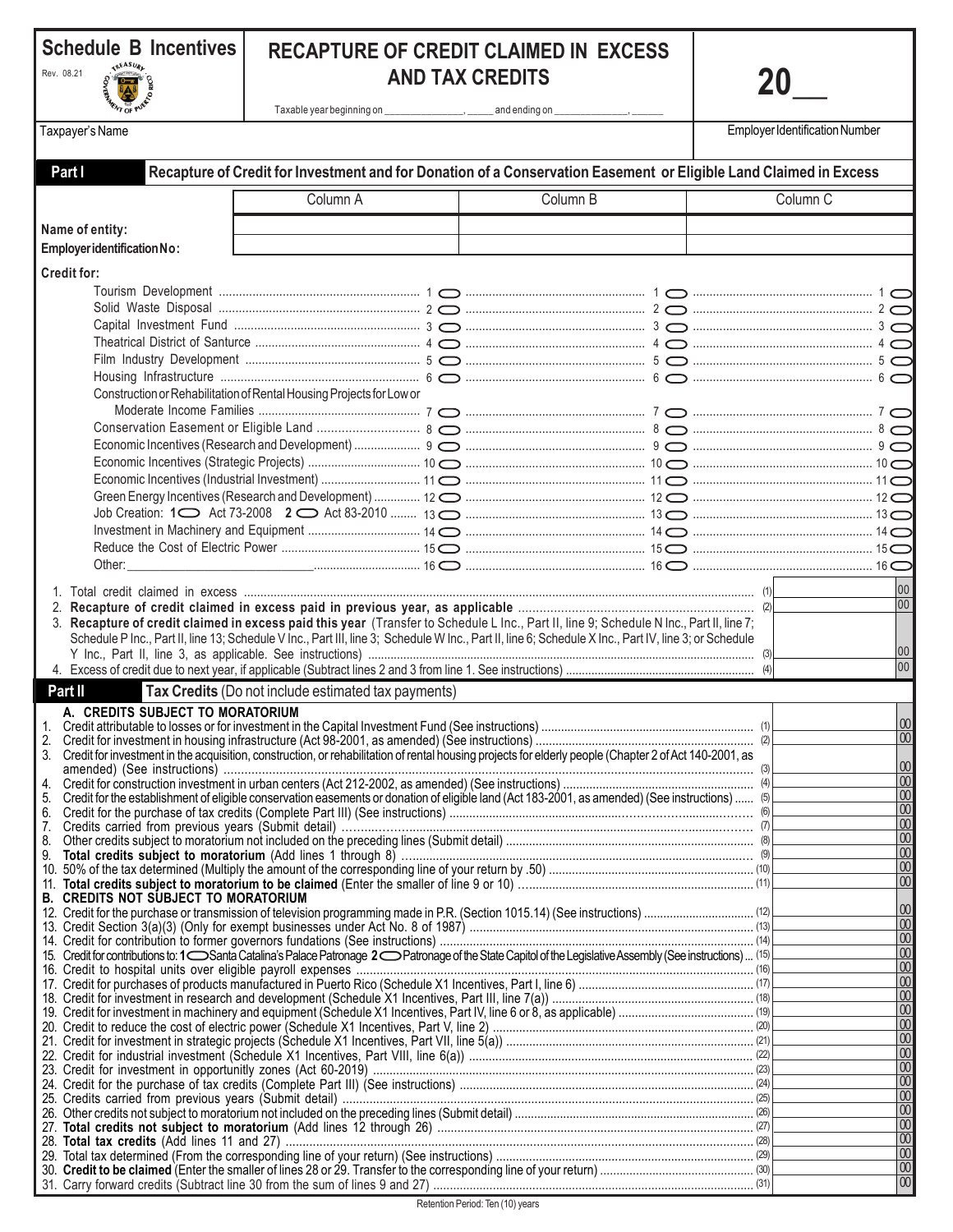| Rev. 08.21 |                                                                                                                                                                                                                                | Schedule B Incentives - Page 2 |
|------------|--------------------------------------------------------------------------------------------------------------------------------------------------------------------------------------------------------------------------------|--------------------------------|
|            | <b>Breakdown of the Purchase of Tax Credits</b><br>Part III                                                                                                                                                                    |                                |
|            | Fill in the oval corresponding to the act (or acts) under which you acquired the credit and enter the amount:                                                                                                                  |                                |
|            | A. CREDITS SUBJECT TO MORATORIUM                                                                                                                                                                                               |                                |
|            |                                                                                                                                                                                                                                | 100                            |
|            |                                                                                                                                                                                                                                | 00                             |
|            |                                                                                                                                                                                                                                | 100                            |
|            | 4. Construction or Rehabilitation of Rental Housing Projects for Low or Moderate Income Families or Investment in the Acquisition,                                                                                             |                                |
|            |                                                                                                                                                                                                                                | 00                             |
|            |                                                                                                                                                                                                                                | 00                             |
|            |                                                                                                                                                                                                                                | 00                             |
|            | 7. Other: 1. 000 0ther 2000 0ther 2000 0thers 2000 0the 2000 0the 2000 0the 2000 0the 2000 0the 2000 0the 2000 0the 2000 0the 2000 0the 2000 0the 2000 0the 2000 0the 2000 0the 2000 0the 2000 0the 2000 0the 2000 0the 2000 0 | 00                             |
|            | 8. Total credit for purchase of tax credits subject to moratorium (Add lines 1 through 7. Transfer to Part II, line 6)  (8)                                                                                                    | 00                             |
|            | <b>B. CREDITS NOT SUBJECT TO MORATORIUM</b>                                                                                                                                                                                    |                                |
|            |                                                                                                                                                                                                                                | 00                             |
|            |                                                                                                                                                                                                                                | 00                             |
|            |                                                                                                                                                                                                                                | 00                             |
|            |                                                                                                                                                                                                                                | 00                             |
|            |                                                                                                                                                                                                                                | 00                             |
|            |                                                                                                                                                                                                                                | 00                             |
|            |                                                                                                                                                                                                                                | 00                             |
|            |                                                                                                                                                                                                                                | 00                             |
|            |                                                                                                                                                                                                                                | 00                             |
|            | 18. $\bigcirc$ Other:                                                                                                                                                                                                          | 00                             |
|            | 19. Total credit for the purchase of tax credits not subject to moratorium (Add lines 9 through 18. Transfer to Part II, line 24) (19)                                                                                         | 00                             |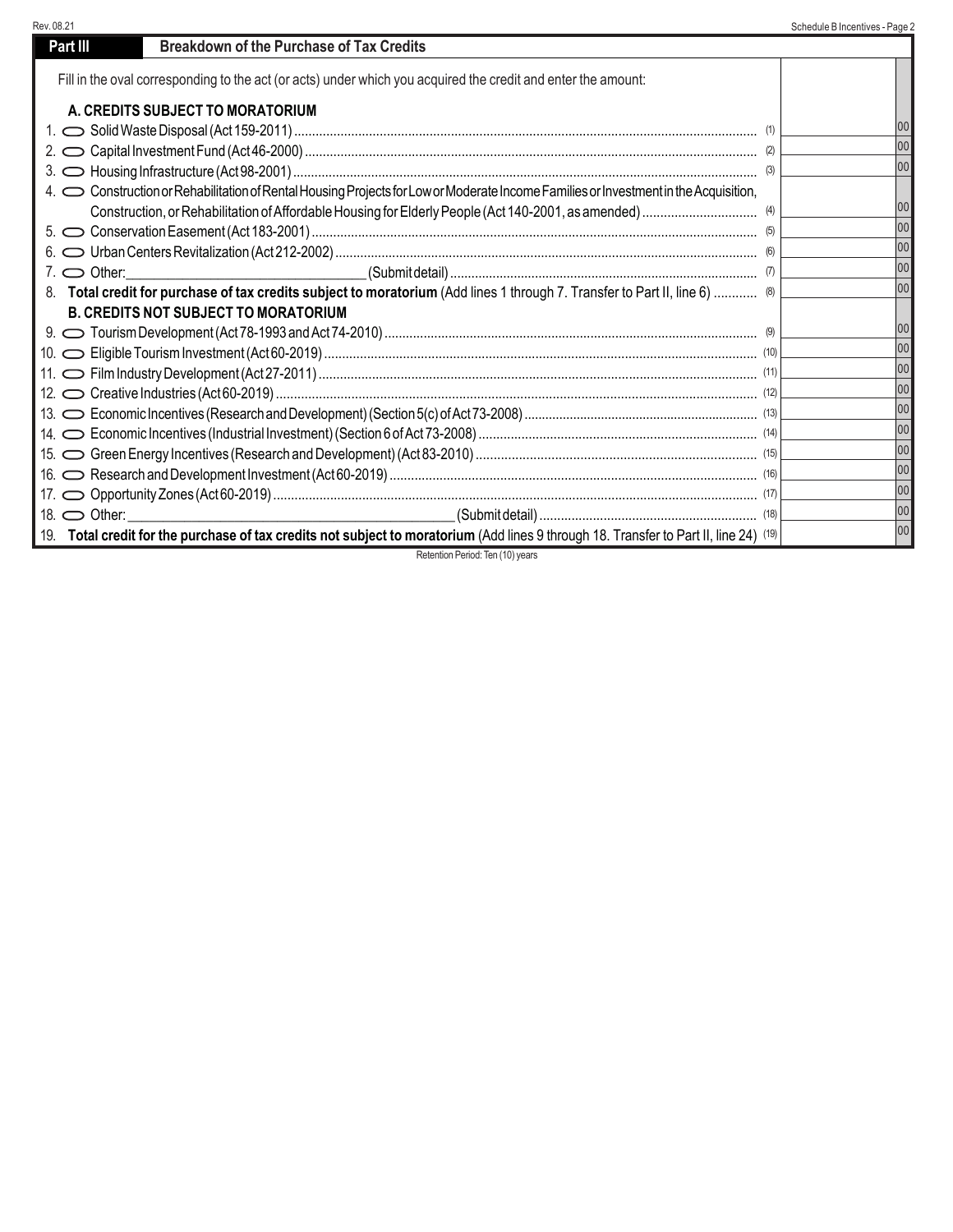| <b>Schedule E</b><br>Rev. Dec 18 20<br>TREASURE                                                   |                           | <b>DEPRECIATION</b>  | 2020                                                                                                                                   |                                               |        |                                                                |                                                   |            |
|---------------------------------------------------------------------------------------------------|---------------------------|----------------------|----------------------------------------------------------------------------------------------------------------------------------------|-----------------------------------------------|--------|----------------------------------------------------------------|---------------------------------------------------|------------|
| <b>ARNT OF</b>                                                                                    |                           |                      |                                                                                                                                        |                                               |        | Schedule ENo.                                                  | of                                                |            |
| Taxpayer's name                                                                                   | Taxable year beginning on |                      | andendingon                                                                                                                            |                                               |        |                                                                | Social Security or Employer Identification Number |            |
| 1. Type of property (in case of a building,<br>specify the material used in the<br>construction). |                           | 2. Date<br>acquired. | 3. Original cost or other<br>basis (exclude<br>cost of land). Basis for<br>automobiles may not<br>exceed from \$30,000<br>per vehicle. | 4. Depreciation<br>claimed in<br>prior years. |        | 5. Estimated<br>useful life to<br>compute the<br>depreciation. | 6. Depreciation<br>claimed this<br>year.          |            |
| (a) Current Depreciation                                                                          |                           |                      |                                                                                                                                        |                                               |        |                                                                |                                                   |            |
|                                                                                                   |                           |                      | $00\,$                                                                                                                                 |                                               | 00     |                                                                |                                                   | 00         |
|                                                                                                   |                           |                      | $00\,$                                                                                                                                 |                                               | 00     |                                                                |                                                   | 00         |
|                                                                                                   |                           |                      | $00\,$                                                                                                                                 |                                               | 00     |                                                                |                                                   | 00         |
| Total                                                                                             |                           |                      |                                                                                                                                        |                                               | 00     |                                                                |                                                   | 00         |
| (b) Flexible Depreciation                                                                         |                           |                      |                                                                                                                                        |                                               |        |                                                                |                                                   |            |
|                                                                                                   |                           |                      | ${\bf 00}$                                                                                                                             |                                               | 00     |                                                                |                                                   | 00         |
|                                                                                                   |                           |                      | $00\,$                                                                                                                                 |                                               | 00     |                                                                |                                                   | 00         |
|                                                                                                   |                           |                      | $00\,$                                                                                                                                 |                                               | 00     |                                                                |                                                   | 00         |
| Total                                                                                             |                           |                      |                                                                                                                                        |                                               | 00     |                                                                |                                                   | 00         |
| (c) Accelerated Depreciation                                                                      |                           |                      |                                                                                                                                        |                                               |        |                                                                |                                                   |            |
|                                                                                                   |                           |                      | 00                                                                                                                                     |                                               | 00     |                                                                |                                                   | 00         |
|                                                                                                   |                           |                      | 00 <sup>1</sup>                                                                                                                        |                                               | 00     |                                                                |                                                   | 00         |
|                                                                                                   |                           |                      | 00                                                                                                                                     |                                               | 00     |                                                                |                                                   | 00         |
| Total                                                                                             |                           |                      |                                                                                                                                        |                                               | 00     |                                                                |                                                   | 00         |
| (d) Amortization (i.e. Goodwill)                                                                  |                           |                      |                                                                                                                                        |                                               |        |                                                                |                                                   |            |
|                                                                                                   |                           |                      | 00                                                                                                                                     |                                               | 00     |                                                                |                                                   | 00         |
|                                                                                                   |                           |                      | 00                                                                                                                                     |                                               | 00     |                                                                |                                                   | 00         |
|                                                                                                   |                           |                      | 00                                                                                                                                     |                                               | 00     |                                                                |                                                   | 00         |
| Total                                                                                             |                           |                      |                                                                                                                                        |                                               | 00     |                                                                |                                                   | 00         |
| (e) Automobiles (See instructions)                                                                |                           |                      |                                                                                                                                        |                                               |        |                                                                |                                                   |            |
|                                                                                                   |                           |                      | 00                                                                                                                                     |                                               | $00\,$ |                                                                |                                                   | $00\,$     |
|                                                                                                   |                           |                      | 00                                                                                                                                     |                                               | 00     |                                                                |                                                   | ${\bf 00}$ |
|                                                                                                   |                           |                      | 00                                                                                                                                     |                                               | 00     |                                                                |                                                   | $00\,$     |
| Total                                                                                             |                           |                      |                                                                                                                                        |                                               | 00     |                                                                |                                                   | 00         |
|                                                                                                   |                           |                      |                                                                                                                                        |                                               |        |                                                                |                                                   |            |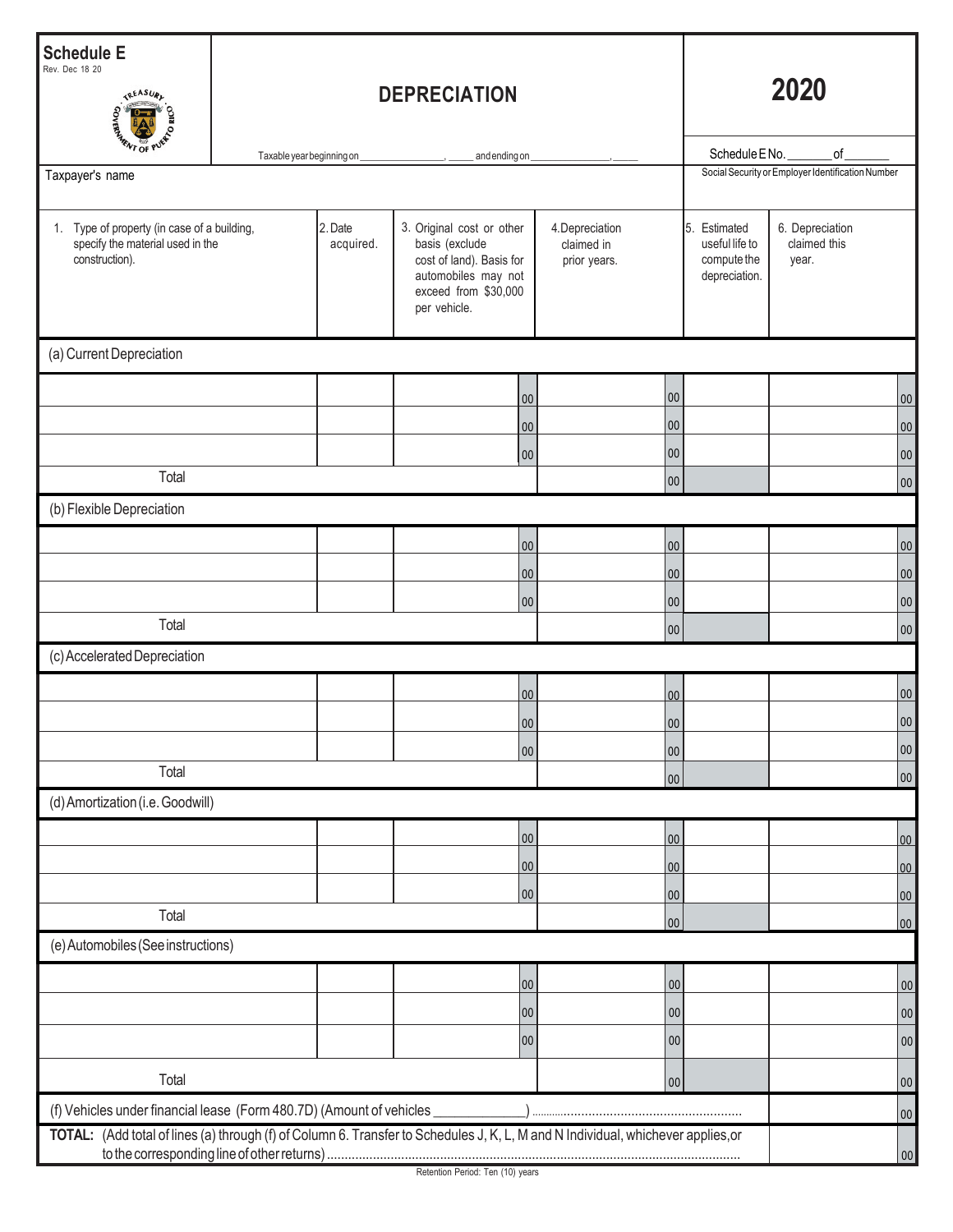**Schedule E1**

Rev. Dec 18 20

## **DEPRECIATION FOR BUSINESSES WITH VOLUME OF \$3,000,000 OR LESS**

|                                                                                                                                                                                                                                  | <b>ANTIFICIAL CALIFORNIA</b><br>Taxable year beginning on<br>and ending on<br>Schedule E1No.<br>of |                     |                                    |    |                                              |    |                                                            |  |                                                   |        |
|----------------------------------------------------------------------------------------------------------------------------------------------------------------------------------------------------------------------------------|----------------------------------------------------------------------------------------------------|---------------------|------------------------------------|----|----------------------------------------------|----|------------------------------------------------------------|--|---------------------------------------------------|--------|
| Taxpayer's name                                                                                                                                                                                                                  |                                                                                                    |                     |                                    |    |                                              |    |                                                            |  | Social Security or Employer Identification Number |        |
|                                                                                                                                                                                                                                  |                                                                                                    |                     |                                    |    |                                              |    |                                                            |  |                                                   |        |
| 1. Type of<br>property                                                                                                                                                                                                           |                                                                                                    | 2. Date<br>acquired | 3. Original cost<br>or other basis |    | 4. Depreciation<br>claimed in<br>prior years |    | 5. Estimated useful<br>life to compute the<br>depreciation |  | 6. Depreciation<br>claimed this<br>year           |        |
| (a) Computer systems (Section 1033.07(a)(1)(G))                                                                                                                                                                                  |                                                                                                    |                     |                                    |    |                                              |    |                                                            |  | Check here to elect: $\bigcirc$                   |        |
|                                                                                                                                                                                                                                  |                                                                                                    |                     |                                    | 00 |                                              | 00 |                                                            |  |                                                   | $00\,$ |
|                                                                                                                                                                                                                                  |                                                                                                    |                     |                                    | 00 |                                              | 00 |                                                            |  |                                                   | 00     |
|                                                                                                                                                                                                                                  |                                                                                                    |                     |                                    | 00 |                                              | 00 |                                                            |  |                                                   | $00\,$ |
|                                                                                                                                                                                                                                  |                                                                                                    |                     |                                    | 00 |                                              | 00 |                                                            |  |                                                   | $00\,$ |
|                                                                                                                                                                                                                                  |                                                                                                    |                     |                                    | 00 |                                              | 00 |                                                            |  |                                                   | $00\,$ |
| Total                                                                                                                                                                                                                            |                                                                                                    |                     |                                    |    |                                              |    |                                                            |  |                                                   | 00     |
| (b) Ground transportation equipment, except automobiles (Section 1033.07(a)(1)(H))                                                                                                                                               |                                                                                                    |                     |                                    |    |                                              |    |                                                            |  | Check here to elect: $\bigcirc$                   |        |
|                                                                                                                                                                                                                                  |                                                                                                    |                     |                                    | 00 |                                              | 00 | $\overline{2}$                                             |  |                                                   | $00\,$ |
|                                                                                                                                                                                                                                  |                                                                                                    |                     |                                    | 00 |                                              | 00 | $\overline{2}$                                             |  |                                                   | $00\,$ |
|                                                                                                                                                                                                                                  |                                                                                                    |                     |                                    | 00 |                                              | 00 | $\overline{2}$                                             |  |                                                   | 00     |
|                                                                                                                                                                                                                                  |                                                                                                    |                     |                                    | 00 |                                              | 00 | 2                                                          |  |                                                   | $00\,$ |
|                                                                                                                                                                                                                                  |                                                                                                    |                     |                                    | 00 |                                              | 00 | 2                                                          |  |                                                   | 00     |
| Total                                                                                                                                                                                                                            |                                                                                                    |                     |                                    |    |                                              |    |                                                            |  |                                                   | 00     |
| (c) Machinery and equipment, furniture and fixtures, and any other fixed asset to be used in the industry or business (Section 1033.07(a)(1)(K))                                                                                 |                                                                                                    |                     |                                    |    |                                              |    |                                                            |  | Check here to elect: $\bigcirc$                   |        |
|                                                                                                                                                                                                                                  |                                                                                                    |                     |                                    | 00 |                                              | 00 | 2                                                          |  |                                                   | $00\,$ |
|                                                                                                                                                                                                                                  |                                                                                                    |                     |                                    | 00 |                                              | 00 | 2                                                          |  |                                                   | 00     |
|                                                                                                                                                                                                                                  |                                                                                                    |                     |                                    | 00 |                                              | 00 | 2                                                          |  |                                                   | 00     |
|                                                                                                                                                                                                                                  |                                                                                                    |                     |                                    | 00 |                                              | 00 | $\overline{2}$                                             |  |                                                   | 00     |
|                                                                                                                                                                                                                                  |                                                                                                    |                     |                                    | 00 |                                              | 00 | $\overline{2}$                                             |  |                                                   | 00     |
| Total                                                                                                                                                                                                                            |                                                                                                    |                     |                                    |    |                                              |    |                                                            |  |                                                   | 00     |
| Total (Add total of lines (a) through (c) of Column 6. Transfer to Schedules J, K, L, M and N Individual, whichever applies, or to                                                                                               |                                                                                                    |                     |                                    |    |                                              |    |                                                            |  |                                                   | 00     |
| By filing this schedule, I acknowledge that this election is irrevocable and that in subsequent years the depreciation on the books on these<br>assets will not be deductible to determine the net income subject to income tax. |                                                                                                    |                     |                                    |    |                                              |    |                                                            |  |                                                   |        |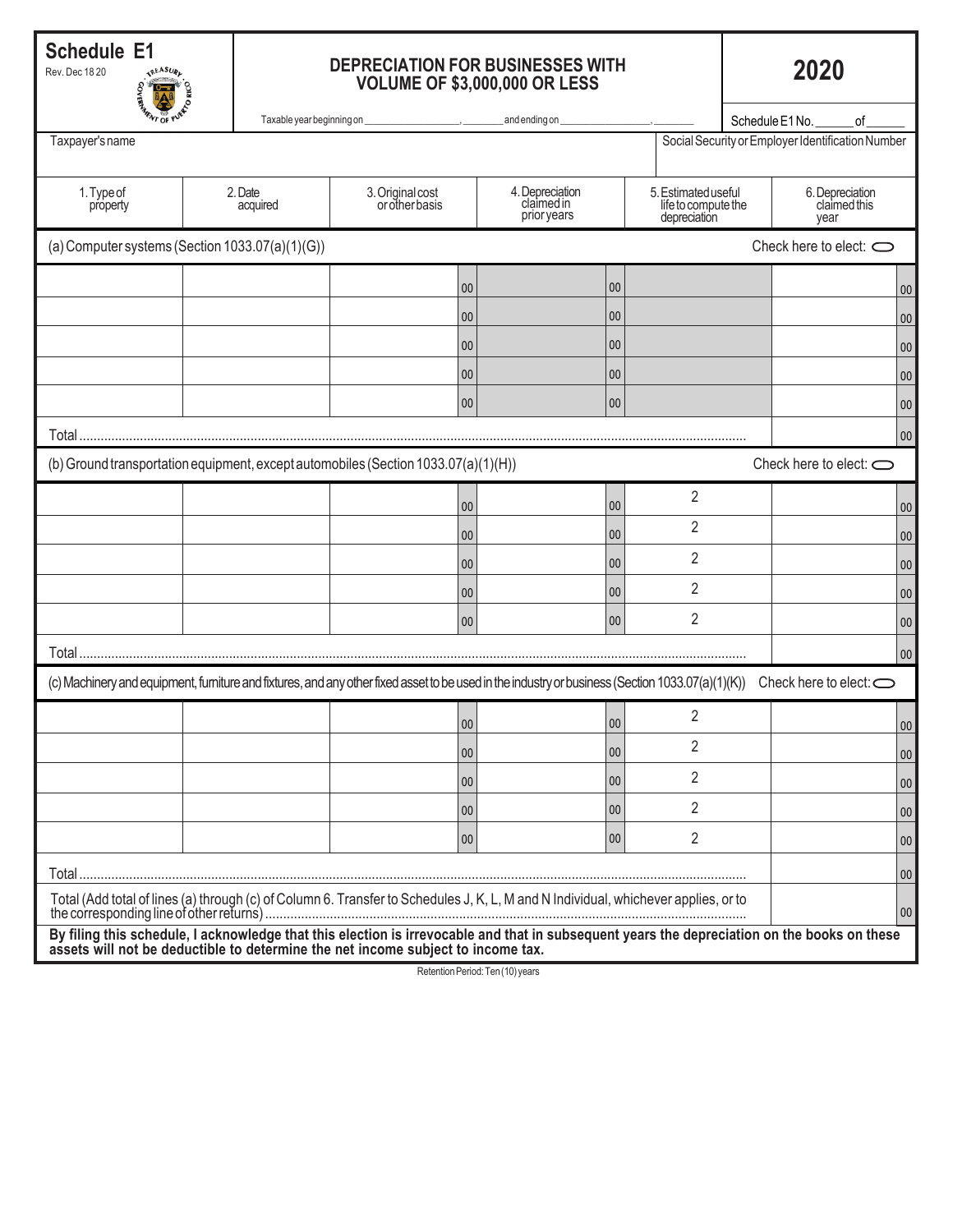|                                         |                                                                                                           | <b>Schedule G Incentives</b>                                                                                     |          |                                                                                     |                                                                                                         |                                         |                                                                |                                                                |                                            |
|-----------------------------------------|-----------------------------------------------------------------------------------------------------------|------------------------------------------------------------------------------------------------------------------|----------|-------------------------------------------------------------------------------------|---------------------------------------------------------------------------------------------------------|-----------------------------------------|----------------------------------------------------------------|----------------------------------------------------------------|--------------------------------------------|
| Rev. 08.21                              | <b>TREASURL</b>                                                                                           |                                                                                                                  |          | DETAIL OF NET OPERATING LOSSES FROM<br><b>PREVIOUS YEARS</b>                        |                                                                                                         |                                         |                                                                |                                                                |                                            |
|                                         | Taxpayer's Name                                                                                           |                                                                                                                  |          | Taxable year beginning on___________________, ______ and ending on _                |                                                                                                         |                                         |                                                                | <b>Employer Identification Number</b>                          |                                            |
|                                         |                                                                                                           |                                                                                                                  |          |                                                                                     |                                                                                                         |                                         |                                                                |                                                                |                                            |
|                                         | Partially exempt income under:                                                                            | $\bigcirc$ Income from fully taxable operations                                                                  |          |                                                                                     |                                                                                                         |                                         |                                                                |                                                                |                                            |
|                                         |                                                                                                           |                                                                                                                  |          |                                                                                     | ○ Act 168 of 1968 ○ Act 148 of 1988 ○ Act 75-1995 ○ Act 225-1995 ○ Act 14-1996 ○ Act 178-2000 ○ Other ॒ |                                         |                                                                |                                                                |                                            |
| Part I                                  |                                                                                                           |                                                                                                                  |          | Detail of Net Operating Losses for Regular Tax Purposes                             |                                                                                                         |                                         |                                                                |                                                                |                                            |
|                                         | Year in which the<br>loss was incurred<br>(Day / Month / Year)                                            | (A)<br>Loss incurred according<br>to return                                                                      |          | (B)<br>Adjustments under Section<br>1033.14<br>(See instructions)                   | $\overline{(C)}$<br>Total loss carryforward<br>(Subtract Column B<br>from Column A)                     | (D)<br>Amount used<br>in previous years |                                                                | (E)<br>Amountavailable<br>(Subtract Column D from<br>Column C) | Expiration date<br>(Day / Month /<br>Year) |
| 1                                       |                                                                                                           |                                                                                                                  | 00       | 00                                                                                  | $00\,$                                                                                                  |                                         | 00                                                             | 00                                                             |                                            |
| $\overline{\mathbf{2}}$                 |                                                                                                           |                                                                                                                  | 00       | 00                                                                                  | $00\,$                                                                                                  |                                         | 00                                                             | 00                                                             |                                            |
| $\mathsf 3$                             |                                                                                                           |                                                                                                                  | 00       | 00                                                                                  | 00                                                                                                      |                                         | 00                                                             | 00                                                             |                                            |
| $\pmb{4}$                               |                                                                                                           |                                                                                                                  | 00       | 00                                                                                  | $00\,$                                                                                                  |                                         | 00                                                             | 00                                                             |                                            |
| $5\phantom{.0}$<br>$\bf 6$              |                                                                                                           |                                                                                                                  | 00<br>00 | 00<br>00                                                                            | $00\,$<br>$00\,$                                                                                        |                                         | 00<br>00                                                       | 00<br>00                                                       |                                            |
| $\overline{7}$                          |                                                                                                           |                                                                                                                  | 00       | 00                                                                                  | $00\,$                                                                                                  |                                         | 00                                                             | 00                                                             |                                            |
| 8                                       |                                                                                                           |                                                                                                                  | 00       | 00                                                                                  | $00\,$                                                                                                  |                                         | 00                                                             | 00                                                             |                                            |
| $\boldsymbol{9}$                        |                                                                                                           |                                                                                                                  | 00       | 00                                                                                  | $00\,$                                                                                                  |                                         | 00                                                             | 00                                                             |                                            |
| 10                                      |                                                                                                           |                                                                                                                  | 00       | $00\,$                                                                              | $00\,$                                                                                                  |                                         | 00                                                             | 00                                                             |                                            |
| 11<br>12                                |                                                                                                           |                                                                                                                  | 00<br>00 | 00<br>00                                                                            | $00\,$<br>$00\,$                                                                                        |                                         | 00<br>00                                                       | 00<br>00                                                       |                                            |
|                                         | 13. Total (Transfer<br>the total of Column E<br>toline2, PartIofSchedule<br>P Incentives)  (13)           |                                                                                                                  | 00       | 00                                                                                  | $00\,$                                                                                                  |                                         | 00                                                             | 00                                                             |                                            |
| Part II                                 |                                                                                                           |                                                                                                                  |          | Detail of Net Operating Losses for Alternative Minimum Tax Purposes                 |                                                                                                         |                                         |                                                                |                                                                |                                            |
|                                         | Year in which the<br>loss was incurred<br>Day / Month / Year)                                             | (B)<br>(A)<br>Adjustments under Section<br>Loss incurred according<br>1033.14<br>to return<br>(See instructions) |          | $\overline{(C)}$<br>Total loss carryforward<br>(Subtract Column B<br>from Column A) | (D)<br>Amountused<br>in previous years                                                                  |                                         | (E)<br>Amountavailable<br>(Subtract Column D from<br>Column C) | Expiration date<br>(Day / Month /<br>Year)                     |                                            |
| 1                                       |                                                                                                           |                                                                                                                  | 00       | 00                                                                                  | 00                                                                                                      |                                         | 00                                                             | 00                                                             |                                            |
| $\mathbf 2$                             |                                                                                                           |                                                                                                                  | 00       | 00                                                                                  | $00\,$                                                                                                  |                                         | 00                                                             | 00                                                             |                                            |
| $\mathbf{3}$<br>$\overline{\mathbf{4}}$ |                                                                                                           |                                                                                                                  | 00       | 00                                                                                  | $00\,$                                                                                                  |                                         | 00                                                             | 00                                                             |                                            |
| $5\phantom{.0}$                         |                                                                                                           |                                                                                                                  | 00<br>00 | 00<br>$00\,$                                                                        | $00\,$<br>$00\,$                                                                                        |                                         | 00<br>00                                                       | 00<br>00                                                       |                                            |
| $\bf 6$                                 |                                                                                                           |                                                                                                                  | 00       | 00                                                                                  | $00\,$                                                                                                  |                                         | 00                                                             | 00                                                             |                                            |
| $\overline{7}$                          |                                                                                                           |                                                                                                                  | 00       | ${\bf 00}$                                                                          | $00\,$                                                                                                  |                                         | 00                                                             | 00                                                             |                                            |
| 8                                       |                                                                                                           |                                                                                                                  | 00       | 00                                                                                  | $00\,$                                                                                                  |                                         | 00                                                             | 00                                                             |                                            |
| $\boldsymbol{9}$                        |                                                                                                           |                                                                                                                  | 00       | 00                                                                                  | $00\,$                                                                                                  |                                         | 00                                                             | 00                                                             |                                            |
| 10<br>11                                |                                                                                                           |                                                                                                                  | 00<br>00 | $00\,$<br>$00\,$                                                                    | $00\,$<br>${\bf 00}$                                                                                    |                                         | 00<br>00                                                       | 00<br>00                                                       |                                            |
| 12                                      |                                                                                                           |                                                                                                                  | 00       | $00\,$                                                                              | $00\,$                                                                                                  |                                         | 00                                                             | 00                                                             |                                            |
|                                         | 13. Total (Transfer<br>the total of Column E<br>to Schedule A<br>Corporation, Part III,<br>line 20)  (13) |                                                                                                                  | 00       | 00 <sup>°</sup>                                                                     | 00                                                                                                      |                                         | 00                                                             | 00                                                             |                                            |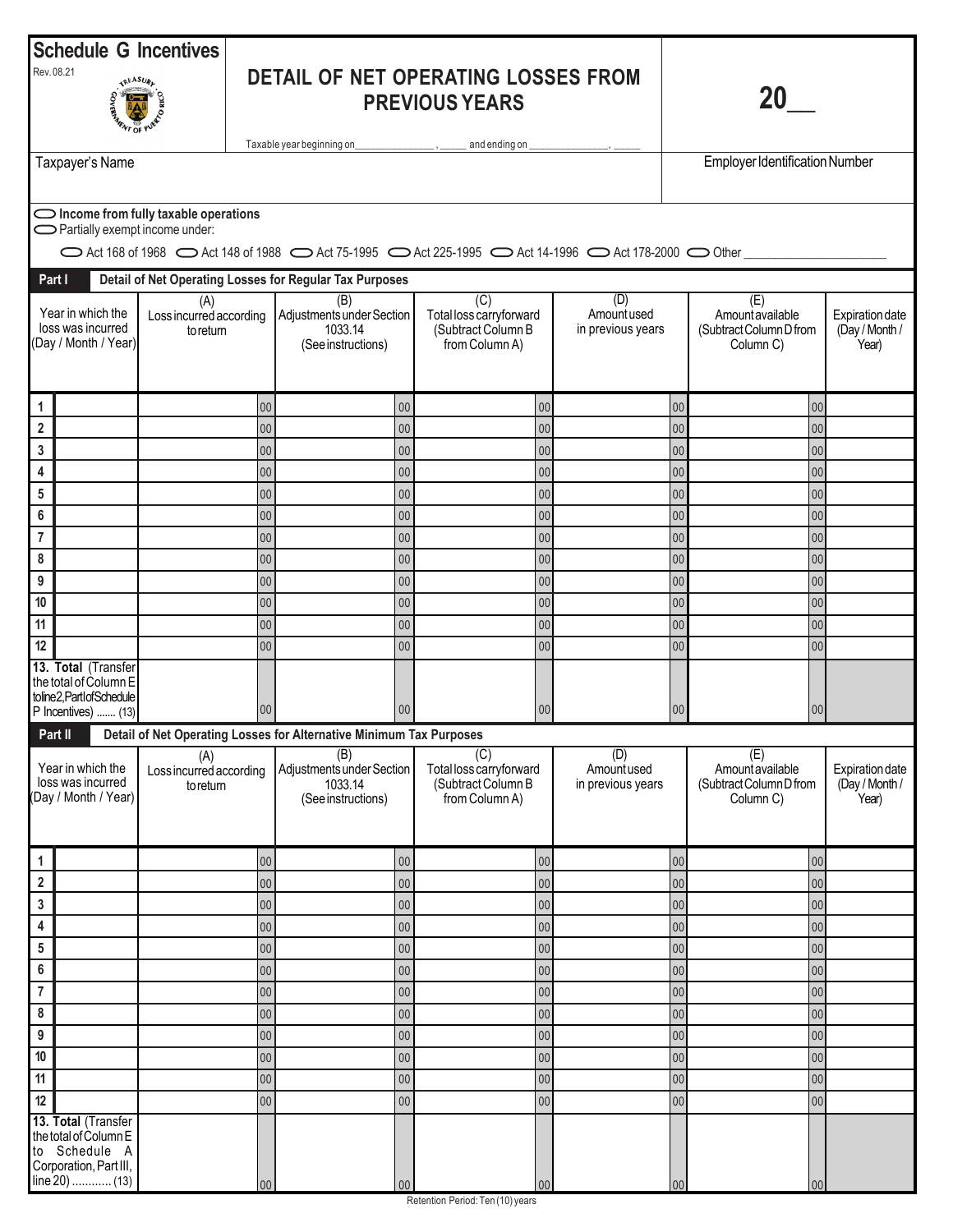## **Schedule P Incentives**

**ALLES** 

Rev. 08.21

## **INCOME FROM FULLY TAXABLE OPERATIONS OR PARTIALLY EXEMPT INCOME OR SUBJECT TO TAX CREDIT**

To be filed with the corresponding Incentives return

| $W_{\text{D}}$ of $W$                                                   |                                                                            | Taxable year beginning on ___________________, ______ and ending on ______________, ____                                                                                                                                           |                                                                        |                                             |
|-------------------------------------------------------------------------|----------------------------------------------------------------------------|------------------------------------------------------------------------------------------------------------------------------------------------------------------------------------------------------------------------------------|------------------------------------------------------------------------|---------------------------------------------|
| Taxpayer's Name                                                         |                                                                            | <b>Employer Identification Number</b>                                                                                                                                                                                              |                                                                        |                                             |
|                                                                         |                                                                            |                                                                                                                                                                                                                                    | Income from fully taxable operations<br>Partially exempt income under: |                                             |
|                                                                         |                                                                            |                                                                                                                                                                                                                                    | Act 168 of 1968                                                        | $\sim$ Act 14-1996                          |
| <b>Type of Business</b>                                                 |                                                                            | Case Number                                                                                                                                                                                                                        | $\sim$ Act 148 of 1988<br>$\bigcirc$ Act 75-1995                       | $\bigcirc$ Act 178-2000<br>$\bigcirc$ Other |
|                                                                         |                                                                            |                                                                                                                                                                                                                                    | $\bigcirc$ Act 225-1995                                                |                                             |
| Completed for the operating income under decree subject to basis period |                                                                            |                                                                                                                                                                                                                                    |                                                                        |                                             |
| Net Income Subjet to Tax<br>Part I                                      |                                                                            |                                                                                                                                                                                                                                    |                                                                        |                                             |
|                                                                         |                                                                            |                                                                                                                                                                                                                                    |                                                                        | 00                                          |
|                                                                         |                                                                            |                                                                                                                                                                                                                                    |                                                                        | 00 <br>$\boxed{00}$                         |
|                                                                         |                                                                            |                                                                                                                                                                                                                                    |                                                                        | 00 <br>$\overline{00}$                      |
|                                                                         |                                                                            |                                                                                                                                                                                                                                    |                                                                        | 00                                          |
|                                                                         |                                                                            |                                                                                                                                                                                                                                    |                                                                        | 00                                          |
| <b>Computation of Tax</b><br>Part II                                    |                                                                            |                                                                                                                                                                                                                                    |                                                                        | $\overline{00}$                             |
|                                                                         |                                                                            |                                                                                                                                                                                                                                    |                                                                        | $\overline{00}$                             |
|                                                                         |                                                                            |                                                                                                                                                                                                                                    |                                                                        | $\overline{00}$                             |
|                                                                         |                                                                            |                                                                                                                                                                                                                                    |                                                                        | $\overline{00}$<br> 00                      |
|                                                                         |                                                                            |                                                                                                                                                                                                                                    |                                                                        | $\overline{00}$                             |
|                                                                         |                                                                            | 8. Tax determined before the credit for taxes paid to foreign countries, the United States, its states, territories and possessions                                                                                                |                                                                        | $\overline{00}$                             |
|                                                                         |                                                                            |                                                                                                                                                                                                                                    |                                                                        | 00                                          |
|                                                                         |                                                                            |                                                                                                                                                                                                                                    |                                                                        | $\overline{00}$<br> 00                      |
|                                                                         |                                                                            |                                                                                                                                                                                                                                    |                                                                        | $\overline{00}$                             |
|                                                                         |                                                                            |                                                                                                                                                                                                                                    |                                                                        | 00<br> 00                                   |
|                                                                         |                                                                            |                                                                                                                                                                                                                                    |                                                                        | 00                                          |
|                                                                         |                                                                            | 16. Tax liability before branch profits tax or deemed dividend tax (Subtract lines 14 and 15 from the sum of lines 12 and 13) (16)                                                                                                 |                                                                        | 00<br> 00                                   |
|                                                                         |                                                                            |                                                                                                                                                                                                                                    |                                                                        | $\overline{00}$                             |
|                                                                         |                                                                            |                                                                                                                                                                                                                                    |                                                                        | $ 00\rangle$<br>$\overline{00}$             |
| Part III<br><b>Determination of Gross Operating Income</b>              |                                                                            |                                                                                                                                                                                                                                    |                                                                        |                                             |
| A. Sale of goods income and income from construction work               |                                                                            |                                                                                                                                                                                                                                    |                                                                        |                                             |
|                                                                         |                                                                            |                                                                                                                                                                                                                                    |                                                                        | 00                                          |
|                                                                         |                                                                            |                                                                                                                                                                                                                                    |                                                                        | 00<br>100                                   |
|                                                                         | (Gross profit margin percentage: 2019 ____% 2020 ____%. See instructions)  |                                                                                                                                                                                                                                    |                                                                        |                                             |
| <b>B. Manufacturing income</b>                                          |                                                                            |                                                                                                                                                                                                                                    |                                                                        | 00                                          |
| 4. Income                                                               |                                                                            |                                                                                                                                                                                                                                    | (4)                                                                    | 00                                          |
|                                                                         |                                                                            |                                                                                                                                                                                                                                    |                                                                        | 00                                          |
| C. Services income                                                      | (Gross profit margin percentage: 2019_____% 2020______%. See instructions) |                                                                                                                                                                                                                                    |                                                                        |                                             |
|                                                                         |                                                                            | 7. Gross income on sale of services (a) Rendered directly by the corporation \$_______________ and (b) Earned through                                                                                                              |                                                                        |                                             |
| special partnerships and partnerships \$<br>D. Other income             |                                                                            | $\sigma$ , and the contract of the contract of $\sigma$                                                                                                                                                                            |                                                                        | 00                                          |
|                                                                         |                                                                            |                                                                                                                                                                                                                                    |                                                                        | 00                                          |
|                                                                         |                                                                            |                                                                                                                                                                                                                                    |                                                                        | 00                                          |
|                                                                         |                                                                            |                                                                                                                                                                                                                                    |                                                                        | 00<br> 00                                   |
|                                                                         |                                                                            | 11. Interests: (a) Subject to the preferential rate of 10% \$ (b) Others \$ (a) Others (a) Outleads from corporations: (a) Domestic \$ (b) Others (c) Contential rate of 10% (b) Contential Contentions. (a) Domestic \$ (b) Forei |                                                                        | 00                                          |
|                                                                         |                                                                            |                                                                                                                                                                                                                                    |                                                                        | 00 <br>$ 00\rangle$                         |
|                                                                         |                                                                            | 14. Distributable share on net income subject to preferential rates from partnerships and special partnerships (See instructions) (14)                                                                                             |                                                                        | 00                                          |
|                                                                         |                                                                            |                                                                                                                                                                                                                                    |                                                                        | 00                                          |
|                                                                         |                                                                            |                                                                                                                                                                                                                                    |                                                                        | 00<br> 00                                   |
|                                                                         |                                                                            |                                                                                                                                                                                                                                    |                                                                        | 00                                          |
|                                                                         |                                                                            |                                                                                                                                                                                                                                    |                                                                        | 00 <br> 00                                  |
|                                                                         |                                                                            |                                                                                                                                                                                                                                    |                                                                        | 00                                          |
|                                                                         |                                                                            |                                                                                                                                                                                                                                    |                                                                        | 00                                          |
|                                                                         |                                                                            |                                                                                                                                                                                                                                    |                                                                        | 00                                          |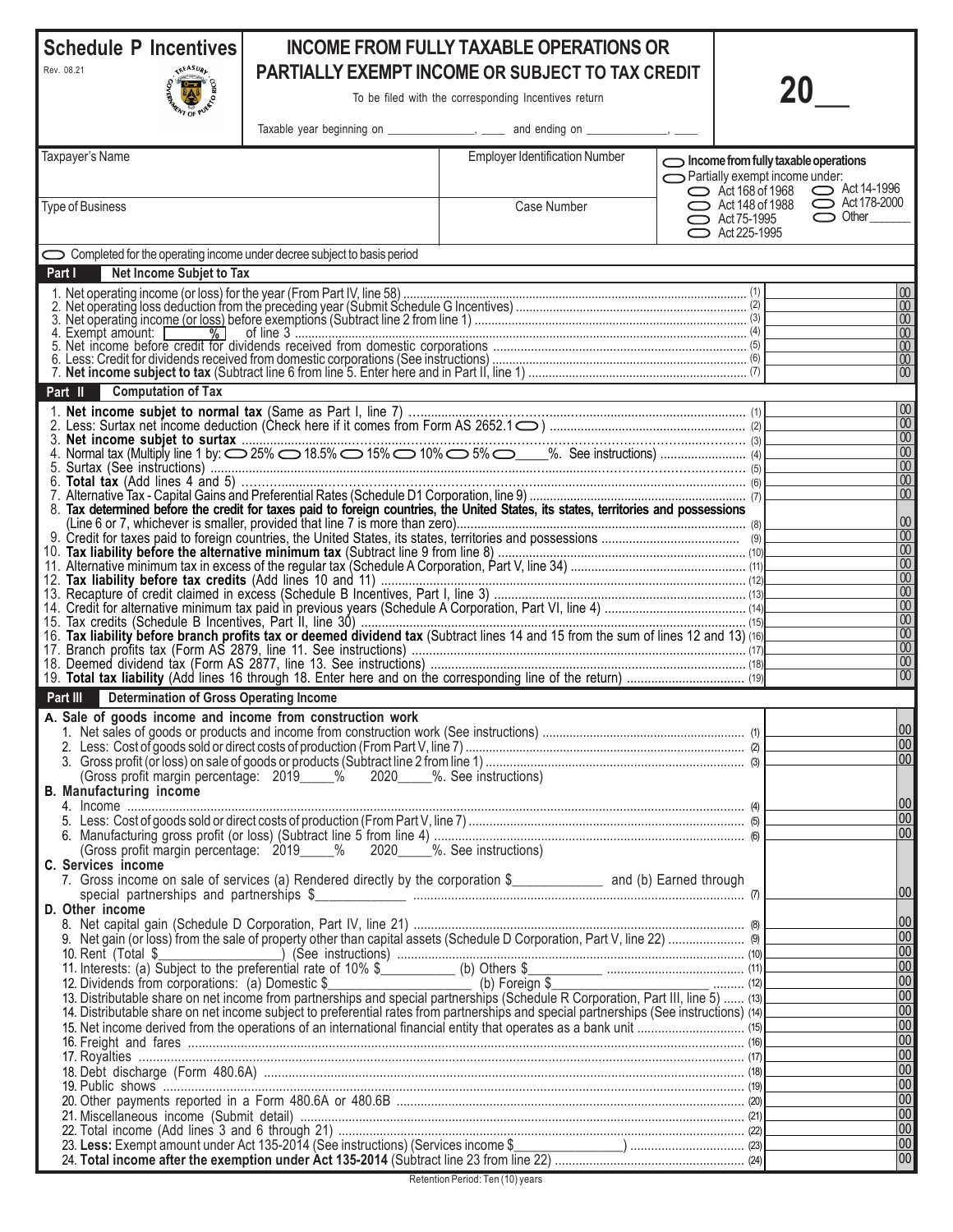00 00 00 00 00 00 00  $|00$ 00  $|00|$ 00 00 00 00 00 00 00 00 00 00 00 00  $|00$ 00 00 00  $|00$ 00 00 00 00 00 00  $|00\rangle$ 00  $|00$ 00 00 00 00 00 00 00 00 00 00  $\overline{00}$  $\overline{00}$  $\overline{00}$  $\overline{00}$  $|00$ 00 00 00 00 00 00 00 00 00  $\overline{00}$  $\overline{00}$ **Part IV Determination of the Gross Operating Income** (1) 1. Compensation to directors (Complete Part VI, page 3 of the return) ………………………………………………...………. (2) 2. Compensation to officers (Complete Part VII, page 3 of the return) ………………………………………………...………. (3) 3. Salaries, commissions and bonuses to employees (See instructions) ………………………………………..……......…… (4) \$\_\_\_\_\_\_\_\_\_\_\_) (See instructions) ....................................................................................................................... (5) 5. Payments for services rendered in Puerto Rico (See instructions)……………………………………………………….…... (6) 6. Payments for services rendered outside of Puerto Rico (See instructions)………………………………………………….…. (7) 7. Services subcontracted……………………………………………………………………………………………………..… (8) 8. Lease, rent and fees paid (See instructions) (Personal \$\_\_\_\_\_\_\_\_) (Real \$\_\_\_\_\_\_\_\_\_)…………………………………..… (9) 9. Insurance premiums (Except contributions to health or accident plans) (See instructions)……………………………..…….... (10) 10. Telecommunication services………………………………………………………………………......……………………… (11) 11. Internet and cable or satellite television services……………………………………………………………………………. (12) 12. Bundles (See instructions)…………………………………………………………………………………………………… (13) 13. Advertising…………………………………………………………………………………………………………………….. (14) 14. Royalties ....................………………………………………………………………………………………………………. (15) 15. Payments for virtual and technological tools and other subscriptions ........................................................................... (16) 16. Professional associations fees and memberships paid for the benefit of the employee……………………………………… (17) 17. Homeowners association fees ….…………………………………………………………………..........................……… (18) 18. Payments for judicial or extrajudicial indemnification………………………………………………...........................…….. (19) 19. Certain other expenses (See instructions)……………………………………………………………….....................…… (20) 20. **Subtotal** (Add lines 1 through 19)………………………………………………………………………………………….….. (21) (22a) (22b) (22c) (c) State Insurance Fund Policy ……......…………..……………..……………………………….....……...................… (22d) (d) Sales and use tax ......................................………………………………..………………......….......................… (22e) (e) Special contribution for professional and advisory services under Act 48-2013, as amended .................................... (23) 23. Depreciation and amortization (Submit Schedule E No. \_\_\_\_\_ of \_\_\_\_\_\_) ............................………........................… (24) 24. Depreciation for businesses with volume of \$3,000,000 or less (Submit Schedule E1 No. \_\_\_\_ of \_\_\_\_) ...................... (25) 25. Electric power .............................………………………………………………………………………………………...… (26) 26. Water and sewage .................…………………………………………………………………………………………….…. (27) 27. Contributions to health or accident plans .…………………………………………………………….............................…. (28) 28. Social Security tax (FICA)……………………………………………………………………………............................… (29) 29. Unemployment tax……………………………………………………………………….....................….….................... (30) 30. Contributions to qualified pensions plans (See instructions. Submit Form AS 6042.1)………………….......……............. (31) 31. Deduction for employers who employ handicapped persons (See instructions)……………………....…........................ (32) 32. **Subtotal** (Add lines 21 through 31)………………………………………………...…........................…........................ 33. Automobile expenses (Mileage\_\_\_\_\_\_\_\_\_\_\_\_) (See instructions) …………………………………………………………………………………………… 34. Other motor vehicle expenses (See instructions) ………………………………………………………………………… AuP  $\bigcirc$  (34) (35) 35. Repairs and maintenance ………………….................………………................................………………... AUP (36) 36. Travel expenses (Total expenses \$\_\_\_\_\_\_\_\_\_\_\_) ……………..................................………………….…… AUP (37) (38)  $\supset$  (39)  $\bigcirc$  (40) (41) 41. Postage and shipping charges ……………………………………………….………..................................…. AUP (42) 42. Uniforms ………………………………………………………………………....................................….…... AUP (43) 43. Parking and toll ………………………………………………………………………...................................… AUP (44) 44. Office expenses …………………………………………….......................................................…............ AUP (45) 45. Bank fees ………………………………………………………………………….....………………................. AUP (46) 46. Bad debts ……………………………………………………………………………………………..........……... AUP 47. Contributions to educational contributions accounts for the employee's beneficiaries (See instructions) ...............  $_{AUP}$   $\bigcirc$  (47) (48) (Total \$\_\_\_\_\_\_\_\_\_\_\_) ......................................................................................................................... AUP (49) instructions) ..................................................................................................................................... AUP (50) 50. Losses from fires, storms, other casualties, or theft (See instructions) ……..........................................……. AUP (51) 51. Management fees ………………………………………………………..................................................… AUP (52) Rico Trade and Export Company (See instructions) ……..........................................................……..….. AUP (53) 53. Other deductions (Submit detail) ...................................………………………………………………………. AUP (54) 54. **Subtotal** (Add lines 33 through 53) ……….....………………………...……………..…....................……................…. (55) 55. Charitable contributions .................……………………………………..……………...............................…. AUP (56) 56. Allowable deduction for investment in a Private Equity Fund (See instructions)..………………...............…….. AUP (57) 57. **Total deductions** (Add lines 20, 32, 54, 55 and 56)…………................................................................................… (58) 58. **Net operating income (or loss) for the year** (Subtract line 57 from line 24, Part III. Enter here and in Part I, line 1) ....... **Regular Tax Alternative Minimum Tax A. Deductions that must be reported on informative return:** 4. Salaries paid to young university students (Total \$ \_\_\_\_\_\_\_\_\_\_\_\_) Internship Program of the Department of the Treasury (Total **B. Deductions not reported on informative returns:** 21. Interests on business debts: Mortgages \$\_\_\_\_\_\_\_\_\_\_\_ Automobile leases \$\_\_\_\_\_\_\_\_\_\_\_\_ and Others \$\_\_\_\_\_\_\_\_\_\_\_\_\_\_ 22. Taxes, patents and licenses: (a) Property tax (Personal \$ \_\_\_\_\_\_\_\_\_\_\_) (Real \$ \_\_\_\_\_\_\_\_\_\_) ……..……......................….......……………….……. (b) Other taxes: Patents \$ \_\_\_\_\_\_\_\_\_\_ Licenses \$ \_\_\_\_\_\_\_\_\_\_ and Others \$ \_\_\_\_\_\_\_\_\_\_ …….…....……….........… **C. Other deductions: Indicate the deductions that were validated with an Agreed Upon Procedures Report ("AUP")** 37. Meal and entertainment expenses (Total expenses \$\_\_\_\_\_\_\_\_\_\_\_) (See instructions) ………...............……….. 38. Materials and office supplies ……………………………………….......................................................……. 39. Materials used directly in the trade or business …………………………………………………........….….……… AUP 40. Stamps, vouchers and fees ………….……………………………………………………………………....…... AUP 48. Expenses incurred or paid to stockholders, persons or related entities outside of Puerto Rico (See instructions) 49. Deduction for expenses incurred or paid to stockholders, persons or related entities, fully deductible (See 52. Expenses in property leased to the Puerto Rico Industrial Development Company or warehouse of the Puerto 00 00 00 00 00 00 00 00 00 00 00 00 00 00 00 00 00 00 00 00 00 00 00 00 00 00 00 00 00 00 00 00 00 00 00 00 00 00 00 00 00 00 00 00 00 00 00 00 00 00 00 00 00 00 00 00 00 00 00 00 00  $\overline{00}$ AUP AUP

Rev. 08.21 Schedule P Incentives - Page 2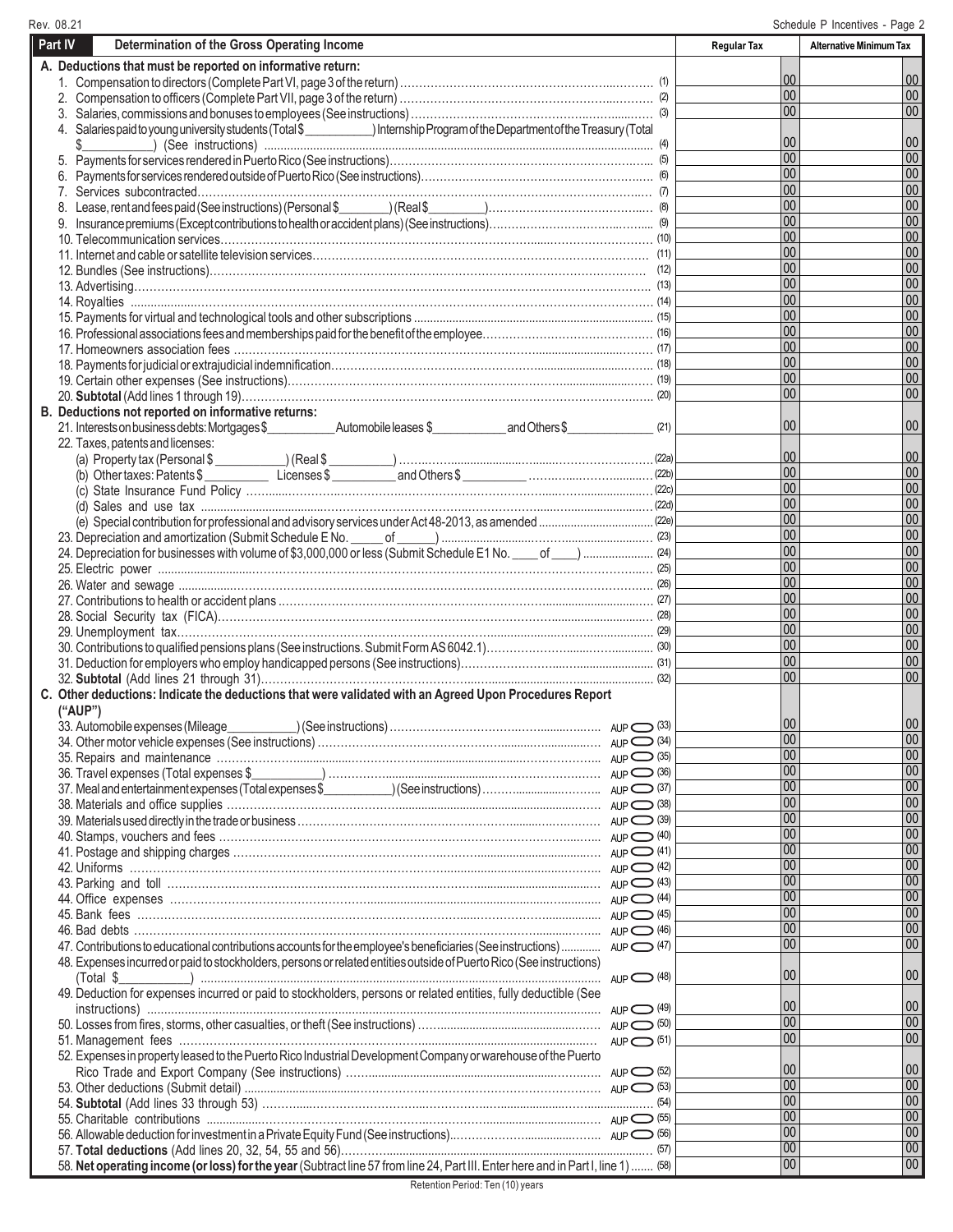| Rev. 08.21                                               |              |                                                              | Schedule P Incentives - Page 3 |
|----------------------------------------------------------|--------------|--------------------------------------------------------------|--------------------------------|
| <b>Cost of Goods Sold</b><br>Part V                      |              |                                                              |                                |
|                                                          |              |                                                              | 0 <sub>0</sub><br>00           |
|                                                          |              |                                                              | 00                             |
|                                                          |              |                                                              | 00                             |
|                                                          |              |                                                              | 00                             |
|                                                          |              |                                                              | 00                             |
|                                                          |              |                                                              |                                |
| <b>Other Direct Costs</b><br><b>Part VI</b>              |              |                                                              |                                |
| ltem                                                     | Amount       | Item                                                         | Amount                         |
|                                                          |              |                                                              | 00                             |
|                                                          |              |                                                              | 00                             |
|                                                          |              |                                                              |                                |
|                                                          | $ 00\rangle$ |                                                              | 00                             |
|                                                          |              | 00 14. Meal expenses paid to production employees            | 00                             |
| 6. Insurance premiums (Except contributions to health or |              | $(Total $$ (14)                                              |                                |
|                                                          | 00           | 00 15. Depreciation (Submit Schedule E No. _____ of _____ or | 00                             |
|                                                          |              |                                                              | 00                             |
|                                                          |              |                                                              |                                |
|                                                          |              | 00 17. Total other direct costs (Add lines 1 through 16.     |                                |